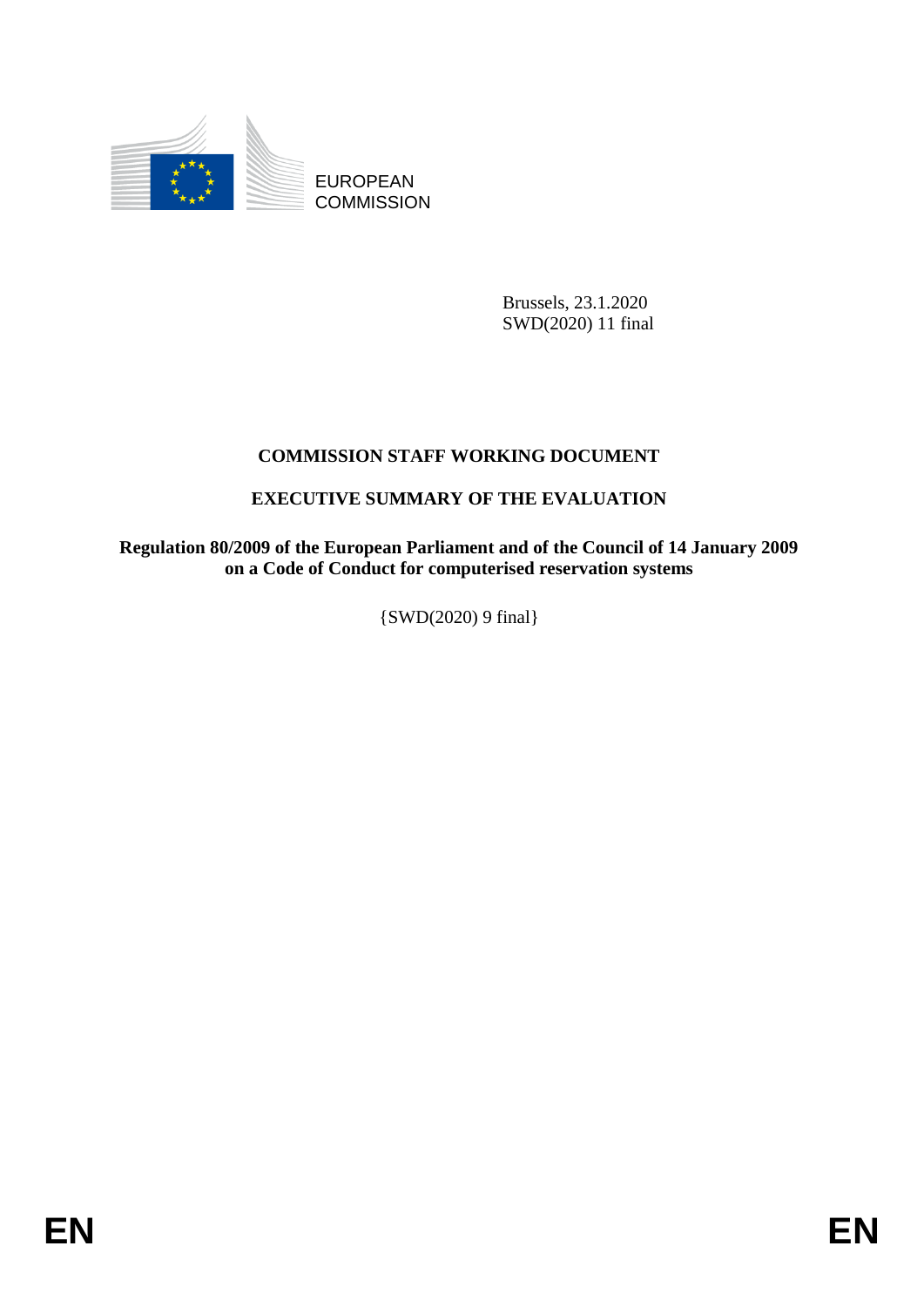#### **1. Introduction**

The CRS Code of Conduct<sup>1</sup> establishes a regulatory framework for computerised reservation systems (CRSs) insofar as they contain air transport products. CRSs (also known as Global Distribution Systems – GDSs) are used by travel agents and large corporations as a single point of access for booking airline and rail tickets, hotel rooms, rental cars, and other travelrelated items. CRSs are also used by some metasearch sites to obtain information about services offered by air carriers that participate in CRSs. The CRS Code of Conduct also applies to rail transport services when they are presented alongside air transport products.

### **2. Evaluation and scope**

The purpose of this evaluation is to assess to what extent the CRS Code of Conduct has achieved its objectives of preventing abuse of market power and ensuring market efficiency as well as the protection of consumer interests. The evaluation was informed by an external support study and analysis of evidence from a wide variety of sources, including information shared in the context of stakeholder consultation. It covers all 28 Member States.

### **3. Conclusions**

Due to market and technological changes, there are questions as to whether the objectives of the CRS Code of Conduct are still relevant and whether the CRS Code of Conduct remains fit for purpose. The most significant market changes are almost complete divestiture of airlines in CRSs, the rise of alternative distribution channels and the increase in the direct distribution of air tickets. The most significant technological change concerns the penetration of the internet to individual households across the European Union, which rose from 55% in 2007 to 89% on average in 2018. At the same time, the use of mobile devices to access the internet increased from 36% in 2012 to 69% in 2018 in the EU. While CRSs continue to be an important player in the distribution of airline tickets, their share of bookings by volume has further decreased since the 2007 impact assessment.

### *Relevance*

Overall, the objectives of **ensuring a level playing field** and **increasing transparency** may remain relevant. However, in view of developments in air ticket distribution, it is not clear whether it remains necessary to complement general EU competition rules with specific sectoral treatment of traditional CRS services in order to achieve a level playing field. Many stakeholders confirmed nonetheless that the transparency requirements in the form of the neutral display are still important in this respect.

Should it be considered that the CRS Code of Conduct is still necessary, its scope would require further attention to ensure that it continues to be relevant in light of market developments. There are divergent views among stakeholders as to whether the requirements should be extended to other players. Future policy decisions should carefully consider the impact on air ticket distribution as a whole.

**<sup>.</sup>** Regulation (EC) 80/2009 of the European Parliament and the Council of 14 January 2009 on a Code of Conduct for computerised reservation systems and repealing Council Regulation (EEC) No. 2299/89.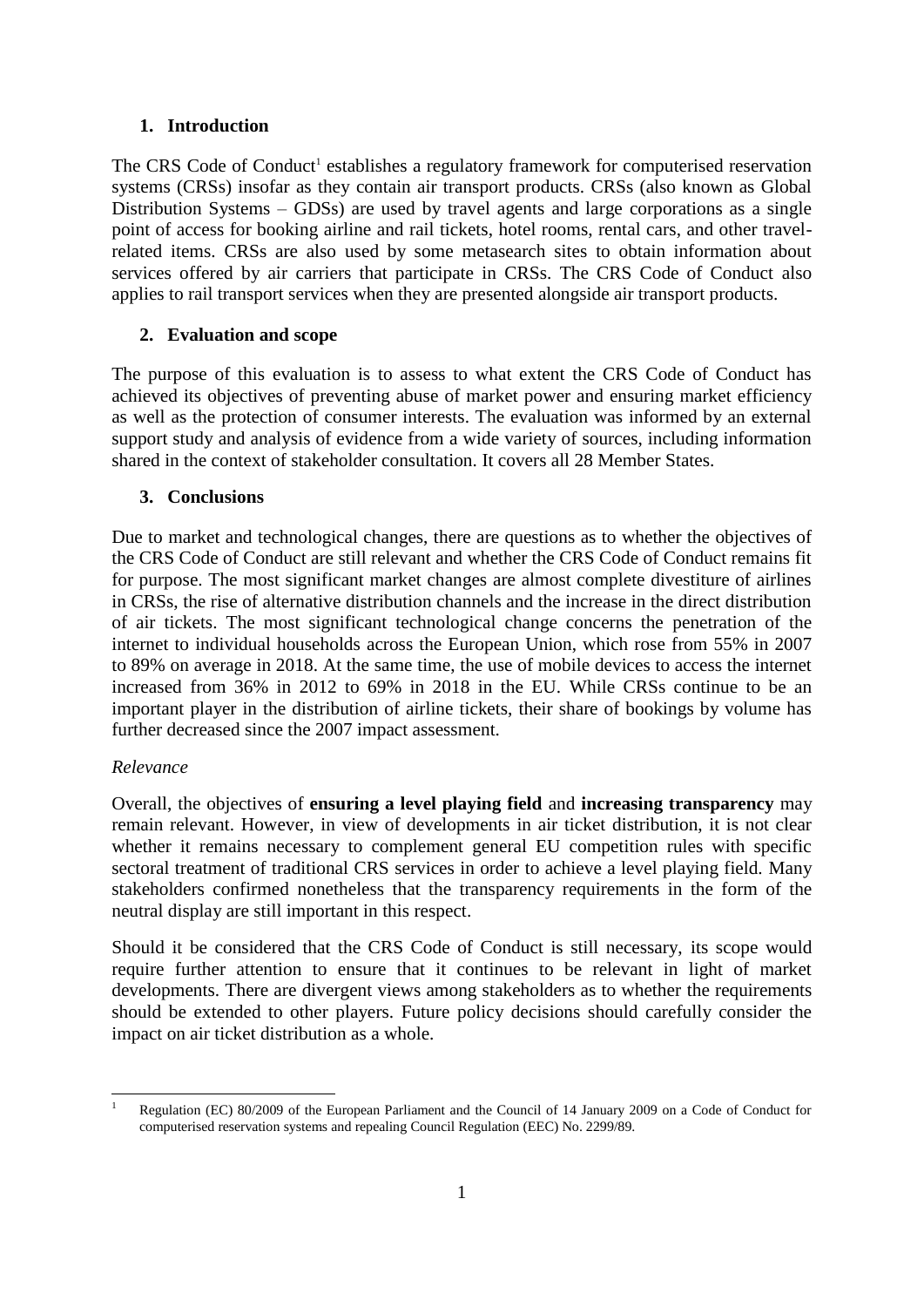None of the three traditional CRSs operating in Europe is owned by any air carrier to a significant extent. There is a theoretical possibility that air carriers might reinvest in CRSs, though there is currently no evidence that this is likely to happen. With or without the CRS Code of Conduct, EU competition rules would continue to apply. **Preventing parent carriers from distorting competition between CRSs and/or between themselves and participating carriers** therefore no longer seems a relevant objective for *ex ante* regulation. The provisions of the CRS Code of Conduct may therefore no longer be necessary.

**Access to and preventing abuse of marketing data (MIDT data)** still seems relevant to a certain extent because such data remain an important tool for air carriers in market research, and because some travel agents consider that MIDT data have been used unfairly to put pressure on them. However, there is no clear evidence whether it remains necessary to complement the general EU competition rules with sector-specific provisions to this end.

The objective of **consistent application of data protection rules** is being fully met by the General Data Protection Regulation (GDPR). However, since the provisions in the two pieces of legislation differ in certain respects, in terms of the level of detail or the scope, there needs to be a further cost-benefit analysis of the CRS Code of Conduct's rules, where these go beyond the GDPR.

The CRS Code of Conduct contains very limited provisions on **promoting rail transport and inter-modal transport**, and the evaluation has revealed that only a few rail companies participate in CRSs today. However, that does not mean that this specific objective is irrelevant and that a possible initiative to promote this objective should necessarily be excluded in the future. Nonetheless, there is insufficient evidence to confirm that the CRS Code of Conduct remains the most appropriate or necessary vehicle to achieve this objective.

#### *Effectiveness*

Overall, there are indications that the CRS Code of Conduct has not been fully effective in achieving the objective of ensuring a level playing field for all participating carriers for access to, and the use of CRS services, since it did not lead to better balancing of the bargaining power of different-sized air carriers vis-à-vis CRSs.

The objective of preventing distortion of competition between CRSs by parent carriers is currently being achieved, since no air carrier has a controlling share in any CRS. However, it is not clear whether the carrier divestment from CRSs is simply due to market development or if the presence of the CRS Code of Conduct also plays a role.

There are some indications that despite the CRS Code of Conduct, travel agents have still been subjected to pressure from air carriers on the basis of marketing data. However, this is considered to be a potential issue with the enforcement of the CRS Code of Conduct rather than with its provisions *per se*.

The use of new technologies, while introducing competition into the market, might lead to more fragmentation of content, thus reducing transparency and comparability. However, the CRS Code of Conduct never had the objective of preventing fragmentation and of making all airline tickets available on CRSs, but rather aimed to ensure that all information provided to CRSs by participating carriers is provided to CRSs' subscribers in a neutral and